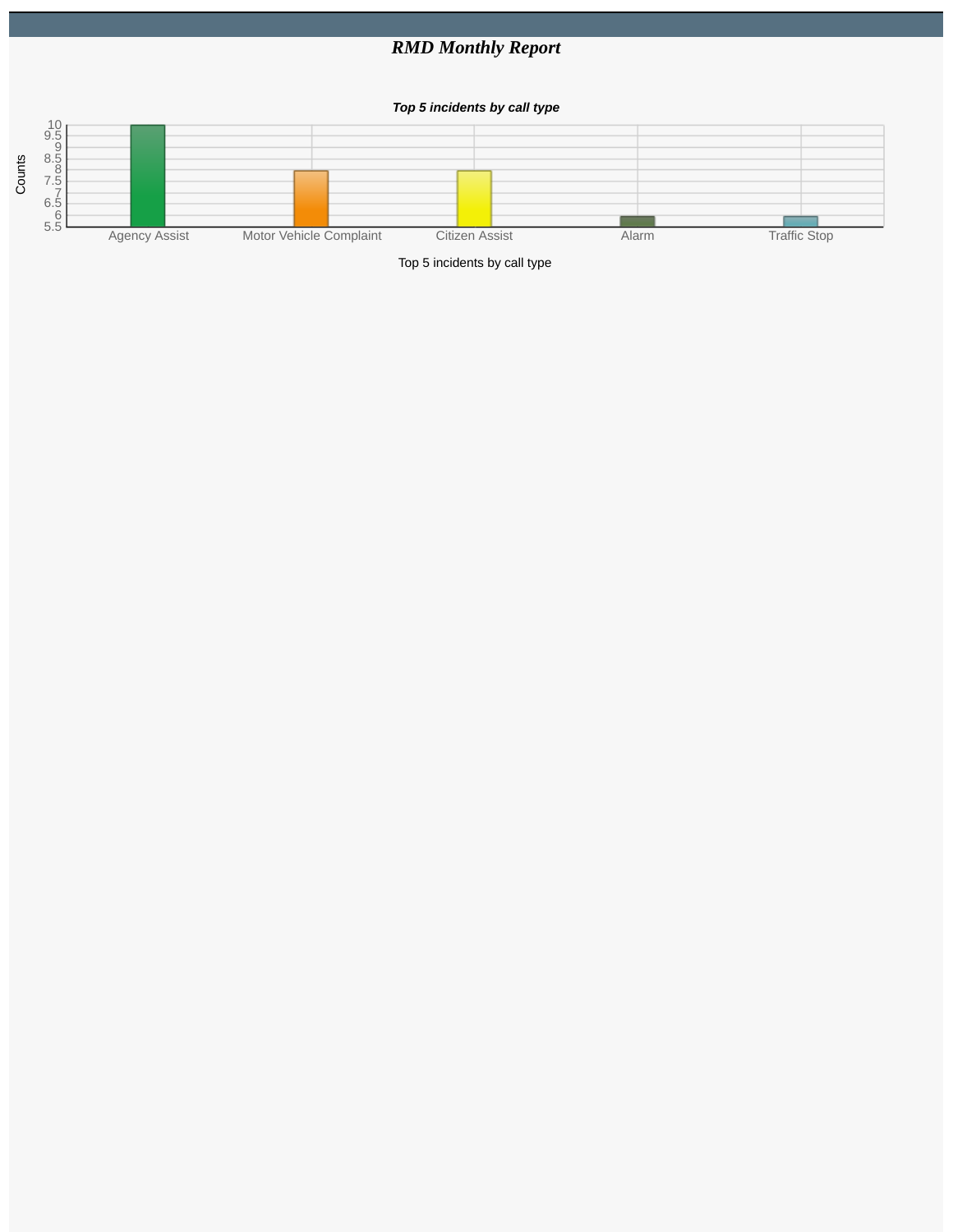| Incident<br><b>Number</b> | <b>Call Type</b>                | <b>Date/Time</b>     | <b>Street Name</b>              | <b>Arrest Charge</b> |
|---------------------------|---------------------------------|----------------------|---------------------------------|----------------------|
| 22RM000132                | Citizen Assist                  | 02/26/22<br>17:18:45 | Richmond Park And Ride          |                      |
| 22RM000131                | Suspicious                      | 02/26/22<br>08:03:17 | W Main St                       |                      |
| 22RM000130                | Motor Vehicle Complaint         | 02/26/22<br>07:26:59 | Dugway Rd                       |                      |
| 22RM000129                | <b>Agency Assist</b>            | 02/25/22<br>21:15:35 | <b>Bolton Valley Access Rd</b>  |                      |
| 22RM000128                | <b>Agency Assist</b>            | 02/25/22<br>17:25:39 | Governor Peck Rd / Tarbox<br>Rd |                      |
| 22RM000127                | <b>Agency Assist</b>            | 02/24/22<br>19:41:09 | Stonefence Rd                   |                      |
| 22RM000126                | <b>Agency Assist</b>            | 02/24/22<br>10:57:06 | Lemroy Ct / Main St             |                      |
| 22RM000125                | <b>Background Investigation</b> | 02/24/22<br>07:41:09 | <b>Bridge St</b>                |                      |
| 22RM000124                | Alarm                           | 02/23/22<br>13:17:29 | School St                       |                      |
| 22RM000123                | <b>Disabled Vehicle</b>         | 02/22/22<br>17:19:12 | VT RT 2 / Exit 11               |                      |
| 22RM000122                | <b>Traffic Stop</b>             | 02/22/22<br>16:18:11 |                                 |                      |
| 22RM000121                | <b>Traffic Stop</b>             | 02/22/22<br>16:18:07 | Wes White Hl / Durand Rd        |                      |
| 22RM000120                | Motor Vehicle Complaint         | 02/22/22<br>13:22:50 | vt route 117 / governor<br>peck |                      |
| 22RM000119                | 911 Hangup Call                 | 02/22/22<br>10:51:04 | W Main St                       |                      |
| 22RM000118                | <b>Information CALL ONLY</b>    | 02/22/22<br>10:32:51 | Cochran Rd / Wes White<br>HL    |                      |
| 22RM000117                | Juvenile Proglem                | 02/21/22<br>21:18:40 | E Hill Rd                       |                      |
| 22RM000116                | <b>Traffic Stop</b>             | 02/21/22<br>17:03:40 | I89s #38                        |                      |
| 22RM000115                | Juvenile Proglem                | 02/21/22<br>13:18:21 | Bridge St / Esplanade St        |                      |
| 22RM000114                | <b>Traffic Stop</b>             | 02/21/22<br>10:50:45 | US Route 2 / Kenyon Rd          |                      |
| 22RM000113                | Alarm                           | 02/20/22<br>20:49:13 | Farr Rd                         |                      |
| 22RM000112                | Suspicious                      | 02/19/22<br>22:15:26 | Dugway Rd                       |                      |
| 22RM000111                | <b>Directed Patrol</b>          | 02/19/22<br>16:28:25 | Rt 2 / Bridge St                |                      |
| 22RM000110                | Animal Problem                  | 02/19/22<br>16:03:19 | W Main St                       |                      |
| 22RM000109                | Crash - Property                | 02/18/22<br>19:35:00 | E Main St                       |                      |
| 22RM000108                | Alarm                           | 02/17/22<br>23:00:27 | School St                       |                      |
| 22RM000107                | <b>Agency Assist</b>            | 02/17/22<br>13:51:13 | E Hill Rd                       |                      |
| 22RM000106                | Fraud                           | 02/17/22<br>08:48:22 | Lily Pond Cir                   |                      |
| 22RM000105                | <b>Motor Vehicle Complaint</b>  | 02/16/22<br>18:27:33 | I 89 S Exit 11                  |                      |
| 22RM000104                | Sexual Assault                  | 02/16/22<br>15:46:38 | Pleasant St                     |                      |
| 22RM000103                | Subpoena Service                | 02/15/22<br>20:28:36 | W Main St                       |                      |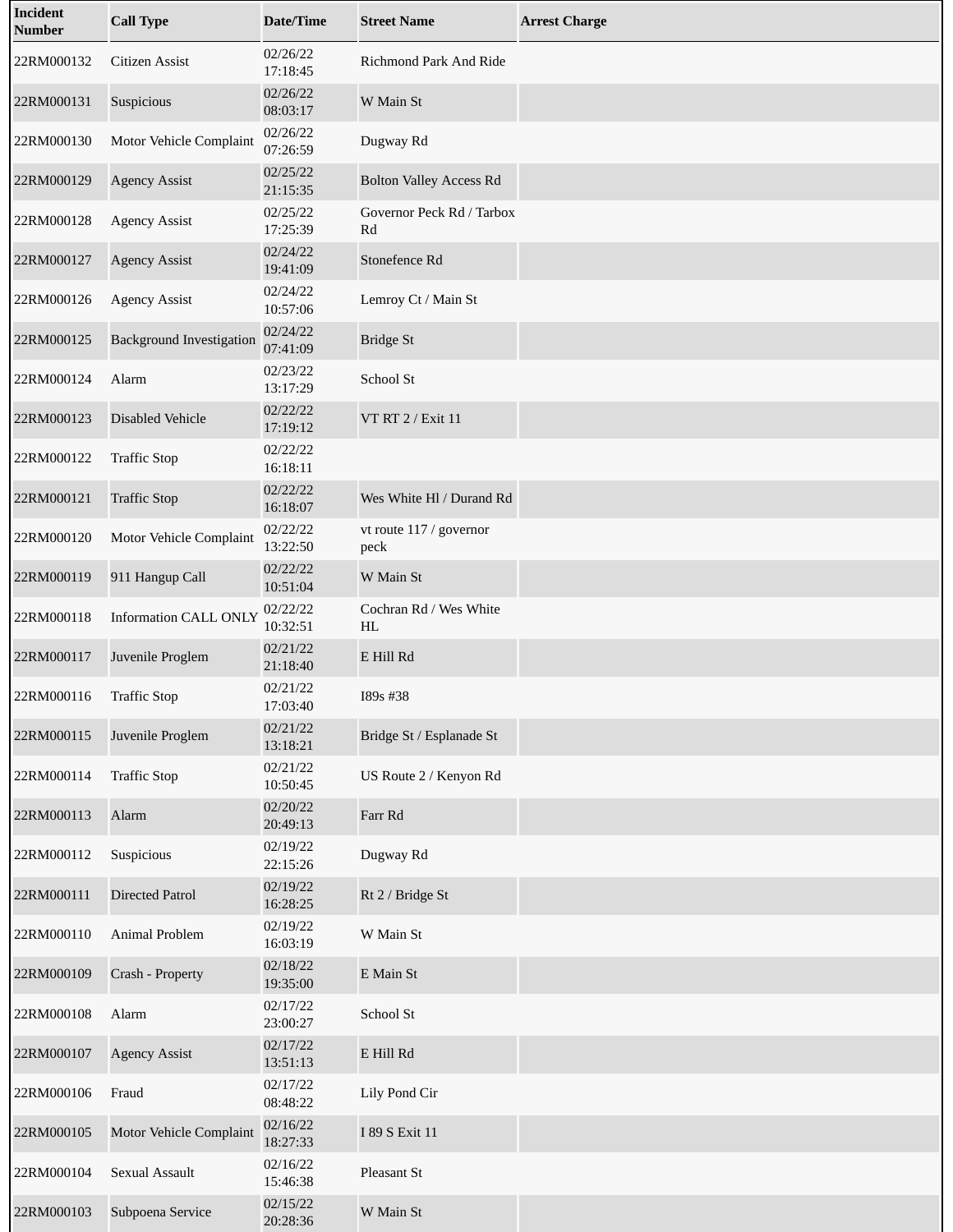| Incident<br><b>Number</b> | <b>Call Type</b>               | <b>Date/Time</b>     | <b>Street Name</b>     | <b>Arrest Charge</b>                                                           |
|---------------------------|--------------------------------|----------------------|------------------------|--------------------------------------------------------------------------------|
| 22RM000102                | Training                       | 02/15/22<br>10:54:39 | Academy Rd             |                                                                                |
| 22RM000101                | Service of APO                 | 02/15/22<br>08:32:59 | Robbins Mountain Rd    |                                                                                |
| 22RM000100                | <b>Agency Assist</b>           | 02/13/22<br>17:33:17 | Robbins Mountain Rd    |                                                                                |
| 22RM000099                | Juvenile Proglem               | 02/13/22<br>15:07:43 | Winooski River         |                                                                                |
| 22RM000098                | <b>Citizen Assist</b>          | 02/13/22<br>14:10:31 | Robbins Mountain Rd    |                                                                                |
| 22RM000097                | Alarm                          | 02/12/22<br>15:24:16 | School St              |                                                                                |
| 22RM000096                | Training                       | 02/12/22<br>13:30:20 | <b>Bridge St</b>       |                                                                                |
| 22RM000095                | <b>Citizen Assist</b>          | 02/12/22<br>11:48:56 | Robbins Mountain Rd    |                                                                                |
| 22RM000094                | <b>DLS</b>                     | 02/11/22<br>20:10:42 | I 89 S Exit 19         | Driving Under The Influence - Criminal Refusal 23 VSA 1202 90D                 |
| 22RM000094                | <b>DLS</b>                     | 02/11/22<br>20:10:42 | I 89 S Exit 19         | Driving Under The Influence - Second And Subsequent Offense 23 VSA<br>1201 90D |
| 22RM000093                | Service of APO                 | 02/11/22<br>16:49:07 | Pleasant St            |                                                                                |
| 22RM000092                | <b>Motor Vehicle Complaint</b> | 02/11/22<br>13:45:43 | Wes White Hl           |                                                                                |
| 22RM000091                | Alarm                          | 02/11/22<br>07:50:45 | E Main St              |                                                                                |
| 22RM000090                | Social Media/Internet          | 02/10/22<br>19:06:08 | <b>Lower Cir</b>       |                                                                                |
| 22RM000089                | Suspicious                     | 02/10/22<br>16:25:29 | Richmond Park And Ride |                                                                                |
| 22RM000088                | Suspicious                     | 02/10/22<br>13:38:44 | Esplanade St           |                                                                                |
| 22RM000087                | Training                       | 02/10/22<br>12:17:24 | <b>Bridge St</b>       |                                                                                |
| 22RM000086                | <b>Agency Assist</b>           | 02/10/22<br>12:07:03 | Huntington Rd          |                                                                                |
| 22RM000085                | <b>Information CALL ONLY</b>   | 02/10/22<br>10:07:51 | <b>Bridge St</b>       |                                                                                |
| 22RM000084                | <b>Agency Assist</b>           | 02/09/22<br>17:44:50 | Robbins Mountain Rd    |                                                                                |
| 22RM000083                | <b>Agency Assist</b>           | 02/08/22<br>08:26:18 | I89S #66               |                                                                                |
| 22RM000082                | Family Fight/Domestic          | 02/07/22<br>18:29:00 | Pleasant St            |                                                                                |
| 22RM000081                | Service of APO                 | 02/06/22<br>18:25:38 | Verburg Rd             |                                                                                |
| 22RM000080                | <b>Agency Assist</b>           | 02/06/22<br>17:51:28 | E Hill Rd              |                                                                                |
| 22RM000079                | Alarm                          | 02/05/22<br>23:32:17 | School St              |                                                                                |
| 22RM000078                | Motor Vehicle Complaint        | 02/05/22<br>19:55:08 | <b>Bridge St</b>       |                                                                                |
| 22RM000077                | Citizen Assist                 | 02/05/22<br>14:03:51 | Verburg Ln             |                                                                                |
| 22RM000076                | <b>Citizen Assist</b>          | 02/05/22<br>11:55:53 | Pleasant St            |                                                                                |
| 22RM000075                | Crash - Property               | 02/04/22<br>17:17:52 | Huntington Rd          |                                                                                |
| 22RM000074                | Citizen Assist                 | 02/04/22<br>09:13:56 | Pleasant St            |                                                                                |